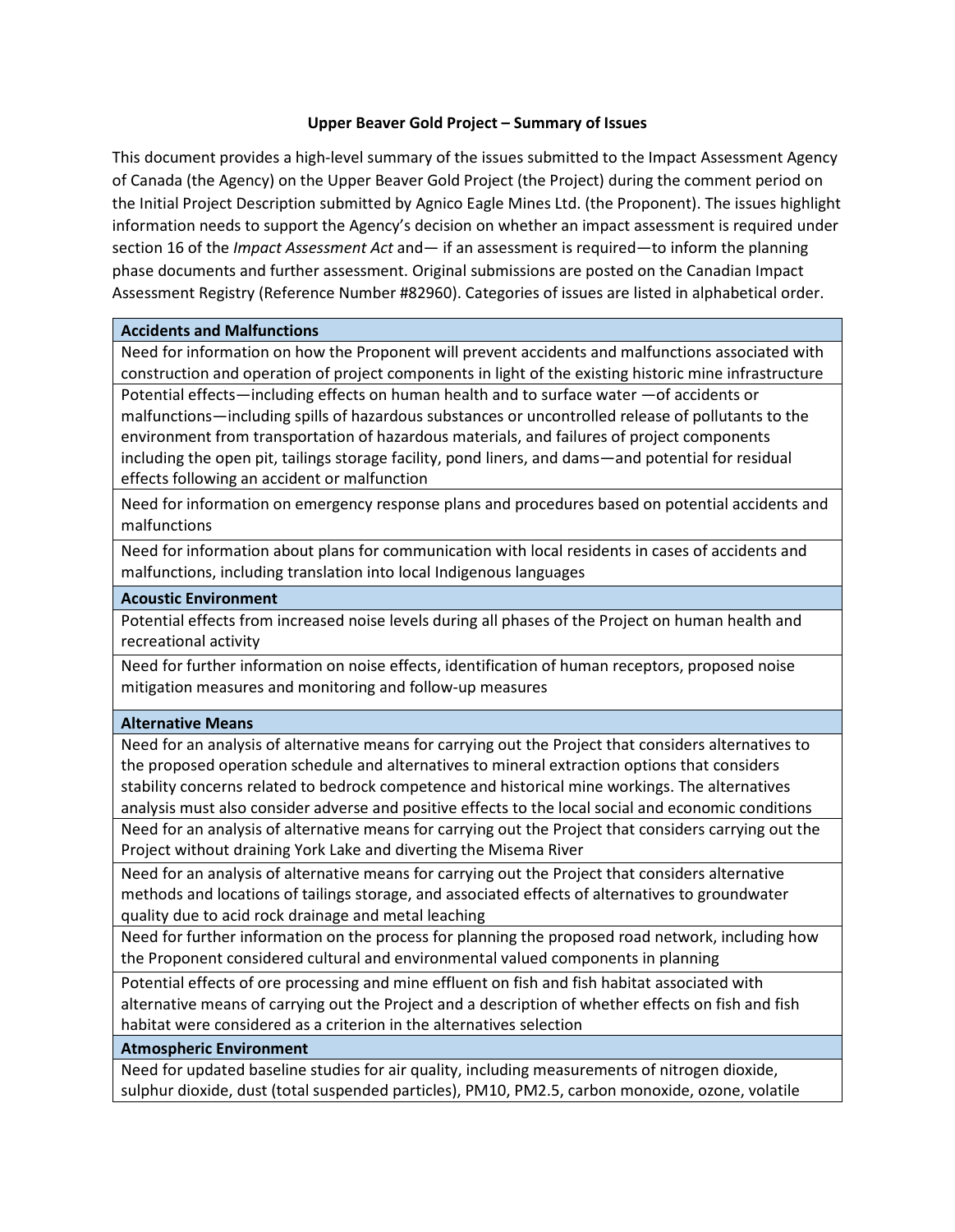organic compounds (VOCs), polycyclic organic compounds (PAHs), metals and other substances that may be released

Need for air quality dispersion modelling to conduct the effects assessment

Potential effects on air quality during all phases of the Project due to activities including exhaust emissions from diesel combustion, fugitive dust, and vehicular traffic

Need for further information on proposed mitigation measures for effects on air quality and monitoring plans

Potential effects of light pollution from the Project. Need for further information on proposed mitigation measures and monitoring plans

**Climate Change and Greenhouse Gas Emissions** 

Need for further information on net greenhouse gas emissions for each separate phase of the Project (e.g. carbon footprint), including information on which greenhouse gases will be measured and reported publicly, and methodology used. Information provided should be aligned with the Government of Canada's Strategic Assessment on Climate Change

(*[www.strategicassessmentclimatechange.ca](http://www.strategicassessmentclimatechange.ca/)*)

Need for further information on potential project effects on carbon sinks, such as nearby wetlands

Need for further information on the Project's impact to Canada's ability to meet its climate change target and environmental obligations

**Cumulative Effects** 

Potential cumulative effects - due to current and historical mineral exploration activities, existing mine hazards, nearby forestry activities, downstream water control structures and hydroelectric developments - on wildlife, surface water and groundwater quality and quantity, fish and fish habitat, human health, and social conditions in the surrounding watershed and downstream of the Project

Potential cumulative effects on Indigenous groups including on their traditional territories and cultural land use practices such as hunting, fishing or traditional plant harvesting

Potential cumulative effects on the exercise of Aboriginal and/or treaty rights from the Project in combination with existing projects, such as other mining activities and forestry

Need for further information on the area of influence that is being considered for the assessment of potential cumulative effects

**Decommissioning and Reclamation** 

Need for further information on plans for decommissioning and reclamation which include consideration of historical mine hazards located on site and information on disposal of solid wastes generated during decommissioning

Need for further information on plans for decommissioning and reclamation of the open pit and underground workings, including groundwater filling

Need for further information on waste rock management and the potential for acid rock drainage and metal leaching during decommissioning and reclamation

Need for further information about financial assurance for decommissioning and closure, as required under the Ontario *Mining Act*, plans for closure if the Project is no longer viable and must close unexpectedly, or whether any suspension criteria or sale would trigger closure

Potential residual adverse environmental effects from reclamation of the project site and tailings

Need for further information on the Proponent's plans for long-term monitoring, from the start of decommissioning until the end of abandonment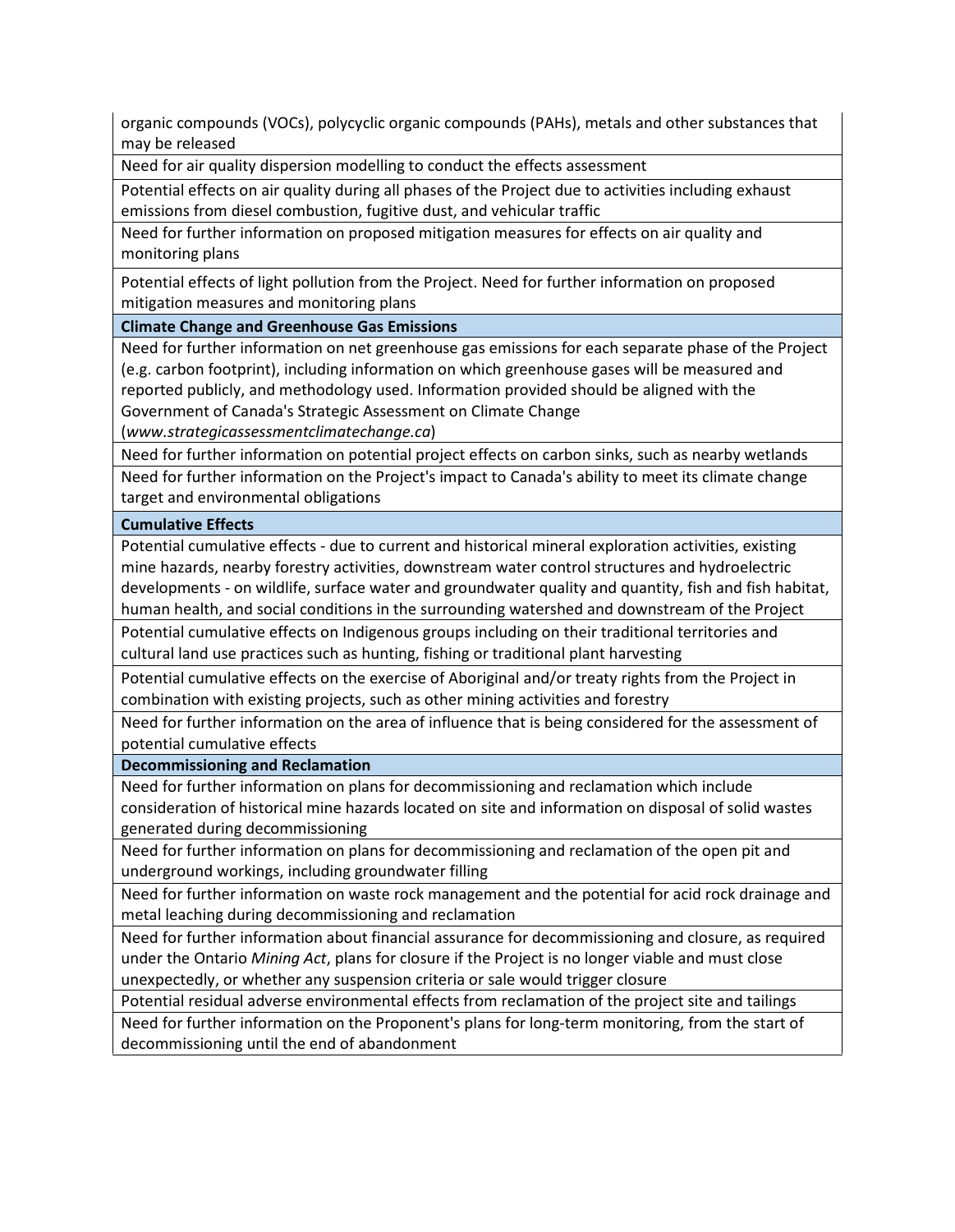## **Effects of the Environment on the Project**

Need for further study on the effects of, and resilience of, project infrastructure - including tailings storage facilities, waste management areas, site drainage and water diversion structures - to climate change

Need for mitigation measures and characterization of residual effects related to the effects of the environment on the Project

## **Fish and Fish Habitat**

Need for baseline studies on fish and fish habitat, including biological indicator species, such as benthic invertebrate species, and further information on the baseline sampling program

Need a full list of project components, including additional details about components to determine potential for effects to fish and fish habitat

Potential effects on fish and fish habitat - including fish spawning and aquatic invertebrates - due to project components and activities such as blasting, dewatering of York Lake, dams, water diversion structures, tailings storage facility, waste rock stockpiles, overburden stockpiles, and ore stockpiles

Potential effects on fish and fish habitat from changes to surface water and groundwater due to the Project, including from acid rock drainage and metal leaching

Need for further information on whether any fish habitat is proposed to be established in the flooded open pit

Need for further information on mitigation measures and monitoring plans, including a

characterization of residual effects and the Proponent's plans for developing a fisheries offsetting plan under the *Fisheries Act, 2019*

## **Geology and Soils**

Need for baseline geochemical studies of waste rock, overburden, ore, tailings, construction rock, and pit walls

Need for further information on plans for managing and rehabilitating historical contamination disturbed or overprinted due to the Project, including historical waste rock stockpiles and tailings storage areas, and standards to be achieved

Need for further information on construction of trails and trenching, including effects due to erosion and the potential for effects on soil quality

#### **Federal Lands**

Need for further information to validate the claim that there are no expected project changes to the environment on federal lands

# **Human Health and Well-Being**

Concern about the release of air quality contaminants from mining operations, such as dust from the tailings and metals, and associated impacts on human health

Need for further information on potential impacts on human health from exposure to air pollutants and increased noise levels – including identification of human receptors - and proposed mitigation measures and monitoring plans

Need information on potential electric and magnetic field impacts on human health due to proximity to transmission lines

Need for further information on drinking water sources in the vicinity of the Project - including locations of potable water sources and groundwater wells for water consumption – and potential impacts to health

Need for further information on potential impacts on human health from exposure to contaminated surface water, including proposed mitigation measures and monitoring plans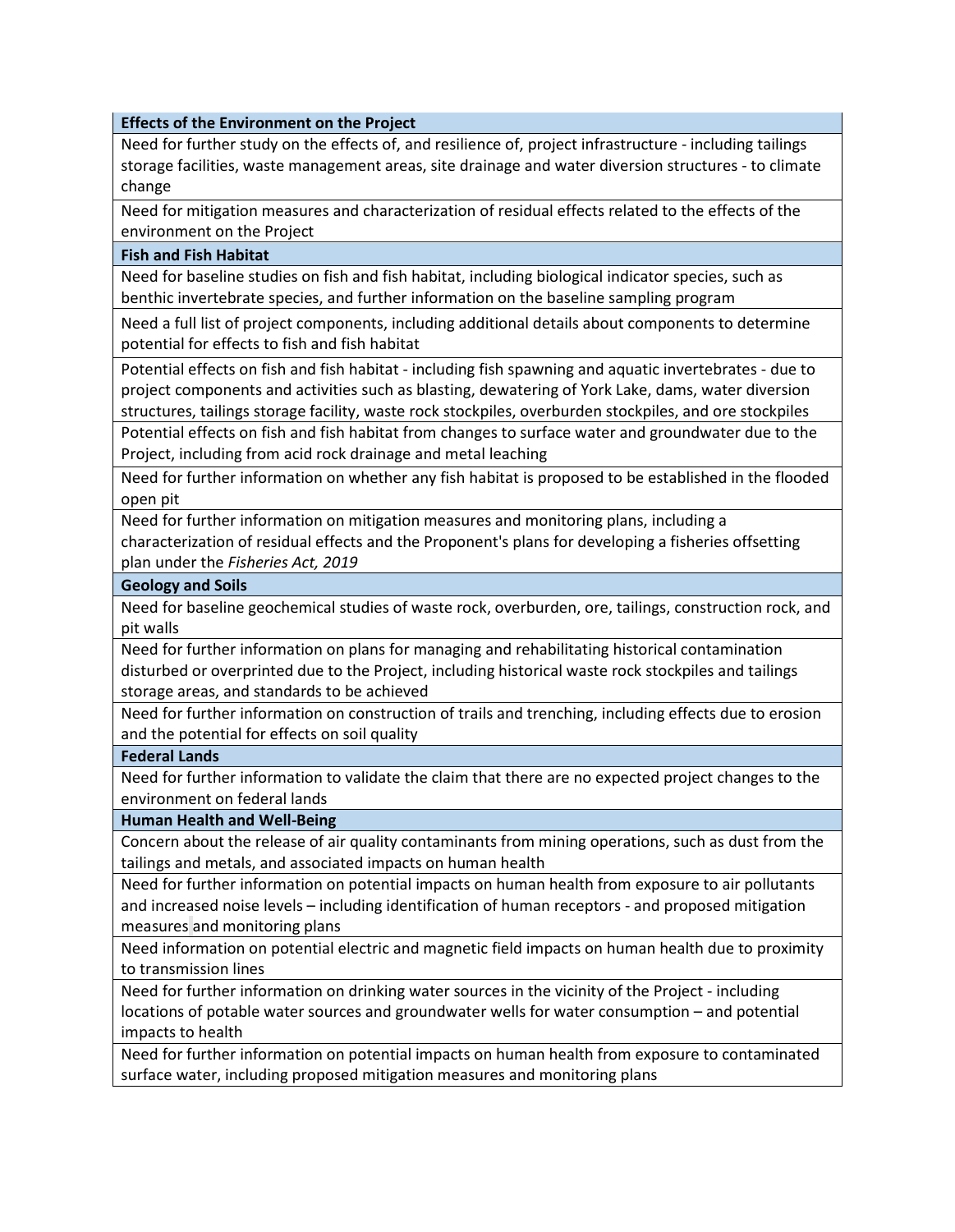Potential adverse impacts on health and safety of local communities, due to an increased number of workers in the area

Need for further information on potential impacts on mental health and well-being from items such as changing behaviour patterns of food consumption, substance use, and physical activity

Need for further information in the community health profile to include health outcomes from the social context section of the Initial Project Description

Need for further information on the project's effects to the linkages between social, economic and cultural conditions, and health conditions

Need for the air quality, noise, drinking and recreational water quality, country foods and human health risk assessments be conducted in accordance with Health Canada's Guidance documents for evaluating human health impacts in environmental assessment:

Air Quality (*https://www.canada.ca/en/health-canada/services/publications/healthy-living/guidanceevaluating-human-health-impacts-air-quality.html*)

Noise (*https://www.canada.ca/en/health-canada/services/publications/healthy-living/guidanceevaluating-human-health-impacts-noise.html*)

Drinking and Recreational Water Quality *(https://www.canada.ca/en/health-*

*canada/services/publications/healthy-living/guidance-evaluating-human-health-impacts-waterquality.html*)

Country Food (*https://www.canada.ca/en/health-canada/services/publications/healthy-*

*living/guidance-evaluating-human-health-impacts-country-foods.html*)

Human Health Risk Assessment (*https://www.canada.ca/en/health-*

*canada/services/publications/healthy-living/guidance-evaluating-human-health-impacts-riskassessment.html*)

**Inadequate documentation** 

Need for further information about the Proponent, including how any recent partnership agreements may affect the Project

Need for defined spatial boundaries for the Project, including rationale for the areas

Need for completed updated baseline studies to identify if the Project will have positive or adverse effects within federal jurisdiction or adverse direct or incidental effects, to assess the required mitigation measures and monitoring plans

Need for information on land ownership - including ownership of lands for the water diversion structures, and the access road to local cottages

Need for further information on the ore deposit

Need for further information and design of all proposed project components - including the processing plant, dams, diversion channels, new roads (public and on-site), aggregate sources (including locations and access routes) and the transmission line

Need for further information on hazardous chemicals used on site

Need for information on any plans for the processing plant to process ore from other nearby deposits, including other deposits owned by the Proponent

Need for further information on methods for transportation of ore on-site to the processing plant, and transportation of processed materials and metal concentrate to locations off-site

Need for further information on how waste will be handled, including information on the transportation of waste off-site and the potential routes that will be used, and the potential requirement for an on-site demolition landfill during decommissioning

Need for further information on the production, transportation, and storage of explosives, as well as explosion protection and response plans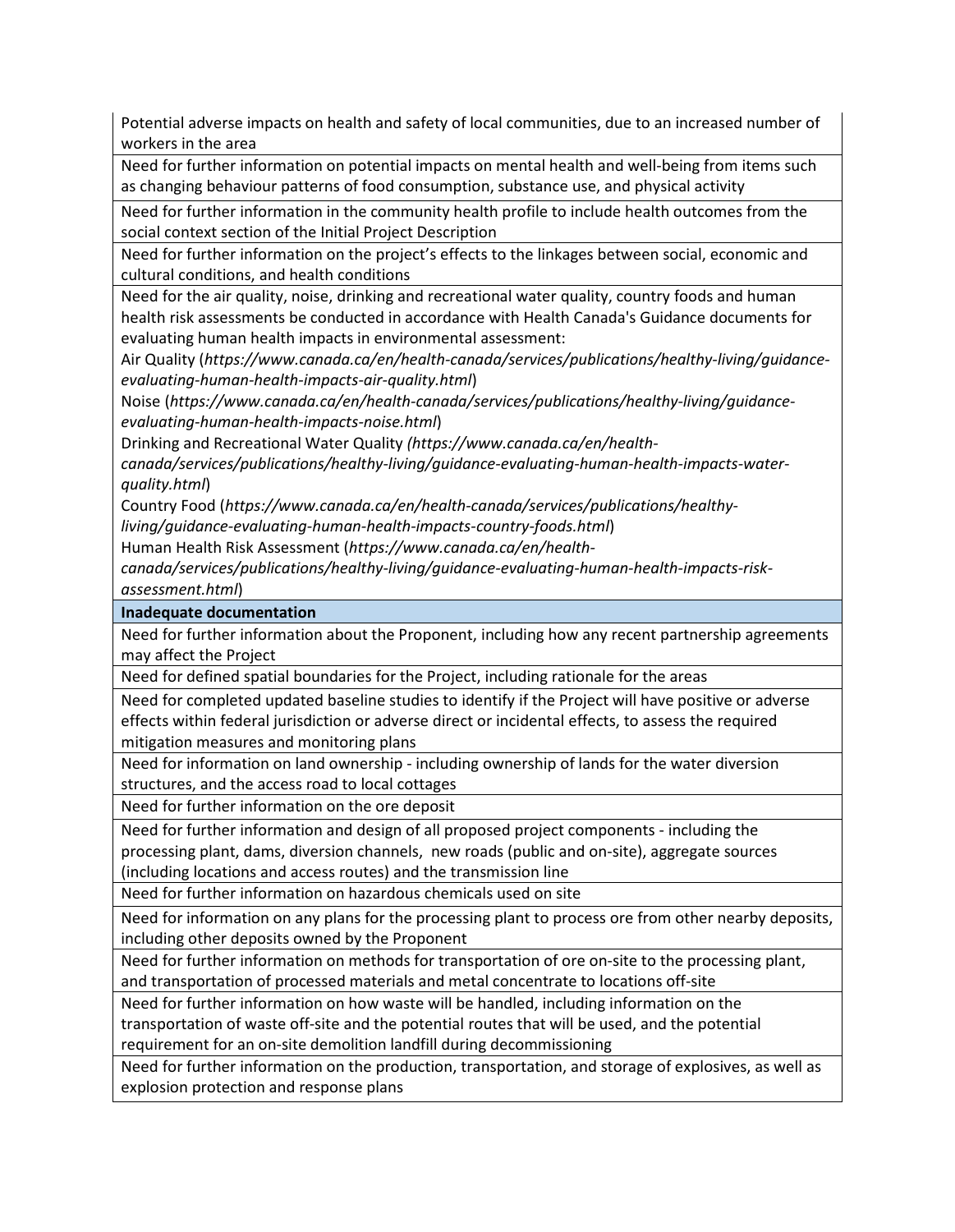Need for further information on traffic management near the project site, including how signage will be used to ensure public safety from mine vehicles

Need for further information on impacts to public tax funded roads from mine vehicles

**Indigenous and Public Engagement** 

Engagement activities must be respectful of Indigenous protocols and knowledge. Notification of engagement activities must be provided in advance to ensure Indigenous groups have adequate time to coordinate activities with community members

Need for information on the Proponent's future efforts to engage with Indigenous groups, including opportunities to meet with technical experts and review technical materials

Need for further information on future efforts to engage Indigenous groups and the public, given the ongoing COVID-19 pandemic and restrictions on in-person gatherings

Need for further information on efforts to engage with and seek input from the local population, including nearby property owners in and around the Beaverhouse Lake and Misema river system, and downstream stakeholders with regional interests. Recommend open-house events in the communities of Dobie, Larder Lake, King Kirkland, and Virginiatown

Provide a list of all stakeholders that are being (or will be) engaged, such as federal departments, provincial ministries, Indigenous groups, and the general public

**Indigenous Participation Opportunities** 

Need for further information on funding opportunities by the Proponent for Indigenous groups to participate in project activities

Need to describe opportunities for Indigenous participation in collection and validation of environmental baseline data, including the Proponent's studies on wetland characterization, species at risk, migratory birds, wildlife, fish and fish habitat (including fish tissue sampling), water quality and water quantity, and archaeological studies

Request to participate in the Proponent's studies on impacts to country foods and contamination to country foods due to the Project, as well as in a Human Health Risk Assessment

Need to describe opportunities for Indigenous participation in development of the mine plan, including wastewater management and the selection of the effluent discharge location, to ensure that Indigenous knowledge is considered

Need to describe opportunities for Indigenous participation in development of mitigation measures, monitoring plans and management plans, including water and wastewater management plans, waste rock management plans, decommissioning and closure plans, remediation of historical mine contamination, and the land use plan for the site post decommissioning phase, to ensure that Indigenous knowledge is considered

Need for separate, Indigenous group-specific, Traditional Land and Resource Use (TKLU) studies, which includes a Métis-specific TKLU study, which is validated by Indigenous groups and incorporates knowledge from community Elders

Information on existing agreements between the Proponent and certain Indigenous groups in the Initial Project Description is not accurate

**Indigenous Peoples' Current Use of Lands and Resources for Traditional Purposes** 

Potential effects on current and future use of lands such as for fishing, hunting, harvesting and gathering, teaching, and knowledge sharing; resources; and access to sites of cultural significance, such as hunting areas located near the tailings storage facility

Potential effects on current use of lands upstream and downstream from the Project due to the water diversion channels and changes in surface water quality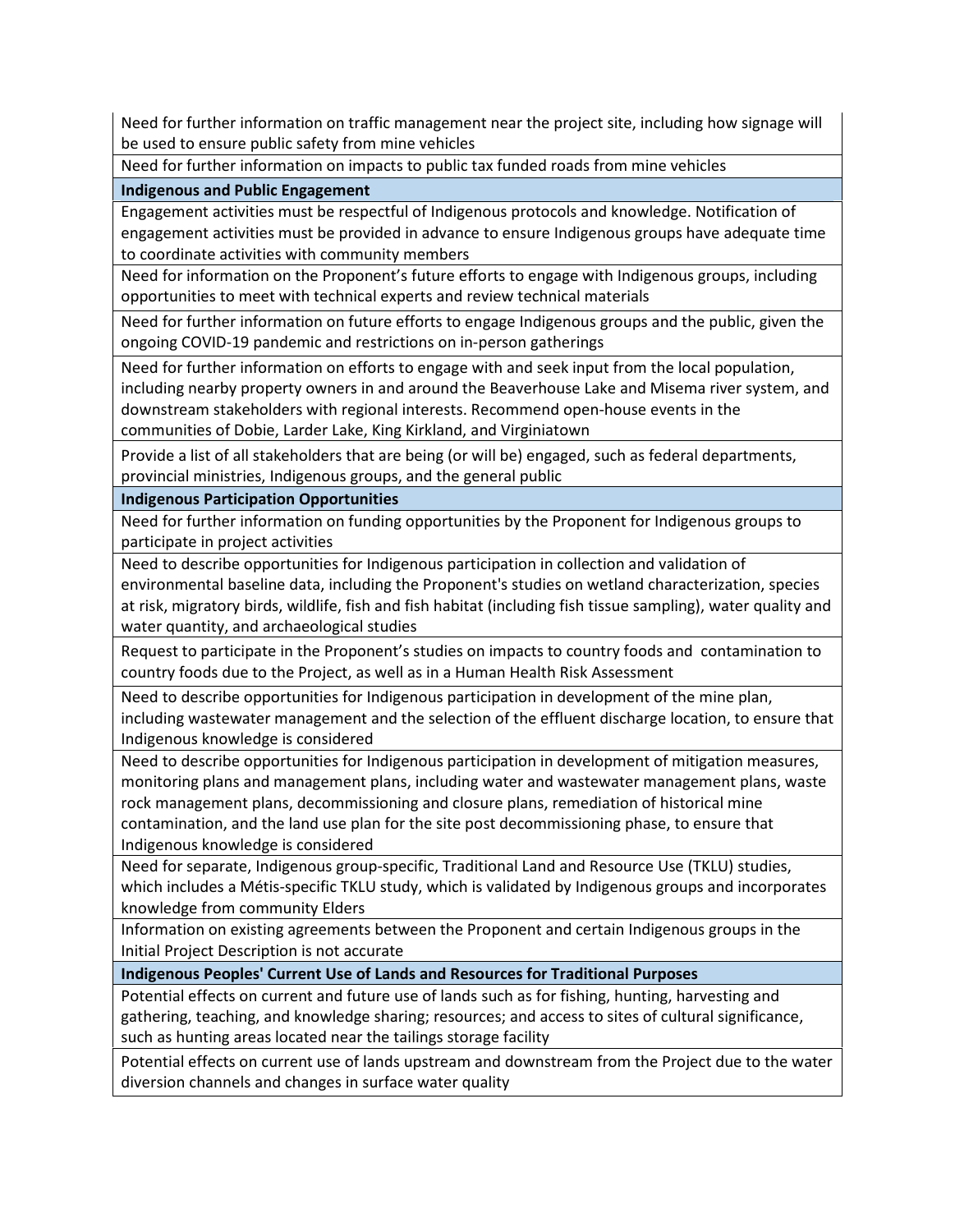Potential impacts on fishing, hunting, harvesting and gathering from increase in human population due to proposed mine development

Potential effects on fishing due to contamination to fish in Beaverhouse Lake and downstream of proposed effluent discharge locations

Potential effects on the ability to hunt and trap animals, such as moose, due to wildlife disturbance from noise and habitat degradation

Need for further information on medicinal and culturally significant plants and their habitat within the project and regional areas

Need for further information on the sites of cultural significance in the project area, including measures to mitigate potential effects on these sites

Need for further information on potential effects on navigation on all navigable waterways during all project phases, including proposed mitigation measures

The list of communities that are signatories to the Treaties in the project area described in the Initial Project Description should be revised and updated

**Indigenous Peoples' Exercise of Aboriginal and/or Treaty Rights** 

Potential adverse impacts on fishing practices due to the destruction of culturally important fish species and their habitat, including contamination of water quality and changes in water flows

Potential adverse impacts on hunting practices due to effects on culturally important wildlife species, such as moose

Potential impacts on the effectiveness of hunters and gathers through the loss of ecological knowledge from loss of access to preferred harvesting areas

Potential adverse impacts on sensitive cultural sites and areas identified by Indigenous groups

**Indigenous Peoples' Health and Well-being**

Need for information on potential bioaccumulation of contaminants in country foods due to uptake from air, water and soils, and associated impacts on Indigenous peoples' health, including proposed mitigation and monitoring plans

Potential effects on health, mental health, and well-being as a result of project-related changes to water used for recreational purposes and from a loss of connection to the land

Need for further information on the potential effects to social determinants of health, proposed mitigation measures and monitoring plans

Need for further information on potential effects on food security of Indigenous groups, including proposed mitigation measures and monitoring plans

**Indigenous Peoples' Social and Economic Conditions** 

Potential for positive and adverse effects on social and economic conditions of Indigenous groups. Potential positive effects could include opportunities for employment, training and education and adverse effects could include increased cost of living, impact to the local economy, and reduction in land value

Potential effects on the ability to commercially fish and hunt in the area, which is the livelihood of many local Indigenous people

Need for further information on whether Indigenous peoples and/or businesses in proximity to the Project will receive prioritized employment or business (e.g., procurement or contracting) opportunities

Need for further information (e.g., description and quantification) on economic opportunities for Indigenous groups (direct, indirect, and induced)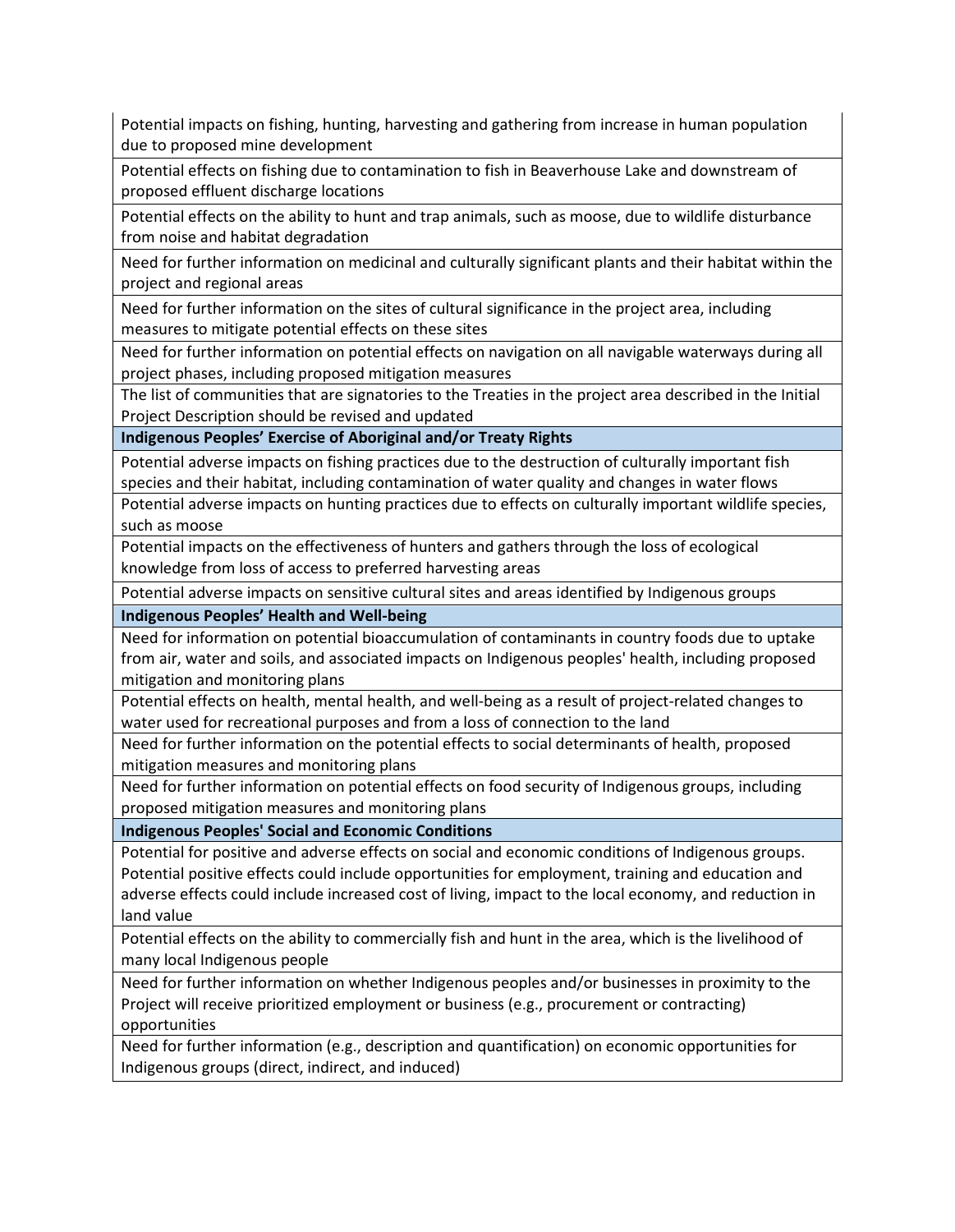Need for information on the potential for racism towards Indigenous peoples, and associated mitigation measures

Reference the Government of Canada's Community Well-being Index to characterize Indigenous groups

**Indigenous Peoples' Spiritual, Physical, and Cultural Heritage** 

Need for further information on cultural heritage environment, including planned, ongoing or completed archaeological assessments

Potential effects on known sites of spiritual significance near the Project

Potential effects on the Indian Trail (referred to as the Traditional Trail in the Initial Project Description), which is one of the main access routes to the area and access to areas of significant cultural value. Recommend building a new access road for the purposes of mining instead of using the Indian Trail

**Mitigation Measures and Residual Effects** 

Where potential effects and mitigation measures are proposed, need for characterization of residual effects

**Navigation and Navigable Waters** 

Need for further information on potential effects on access to Beaverhouse Lake boat launch and Beaverhouse Lake, which provides important access to navigation, during all phases of the Project, including proposed mitigation measures

Need for further information on potential impacts on all navigable waterways, including Beaverhouse Lake, the Misema River, Howard Lake, Misema Lake, and navigable waters impacted by water crossings (e.g., dams, bridges), during all phases of the Project, including proposed mitigation measures

**Social and Economic Conditions** 

Need for information on potential impacts from influx of project workers overwhelming the capacity of travel corridors and local services, such as healthcare services and the accommodation industry

Need for further information on baseline economic conditions such as income, unemployment, labour participation, poverty, dependency/reliance on industry, housing statistics, property and land values

Need for information on economic prosperity and depression cycles regarding mining projects, including proposed mitigation measures to stabilize these cycles for the Project

Potential for positive impacts on local economies due to employment opportunities

Potential long-term impacts to economic conditions. Need for the assessment of economic effects to span beyond the mine life, and to consider long-term impacts to communities to ensure long-term community viability

Need for further information on potential adverse economic impacts, such as impacts on individual stakeholders, local recreation, tourism and forestry industries, other industries competing for labour, and stresses on government resources

Need for further information on job availability by project phase

Need for further information on the breakdown of jobs by occupation, or otherwise provide any other proxy for skill requirements of the jobs that are to be created

Need for further information on the breakdown of employment by full-time with benefits versus parttime without benefits, and expected salaries and wages

Need for further information on whether underrepresented groups will be considered for training and employment opportunities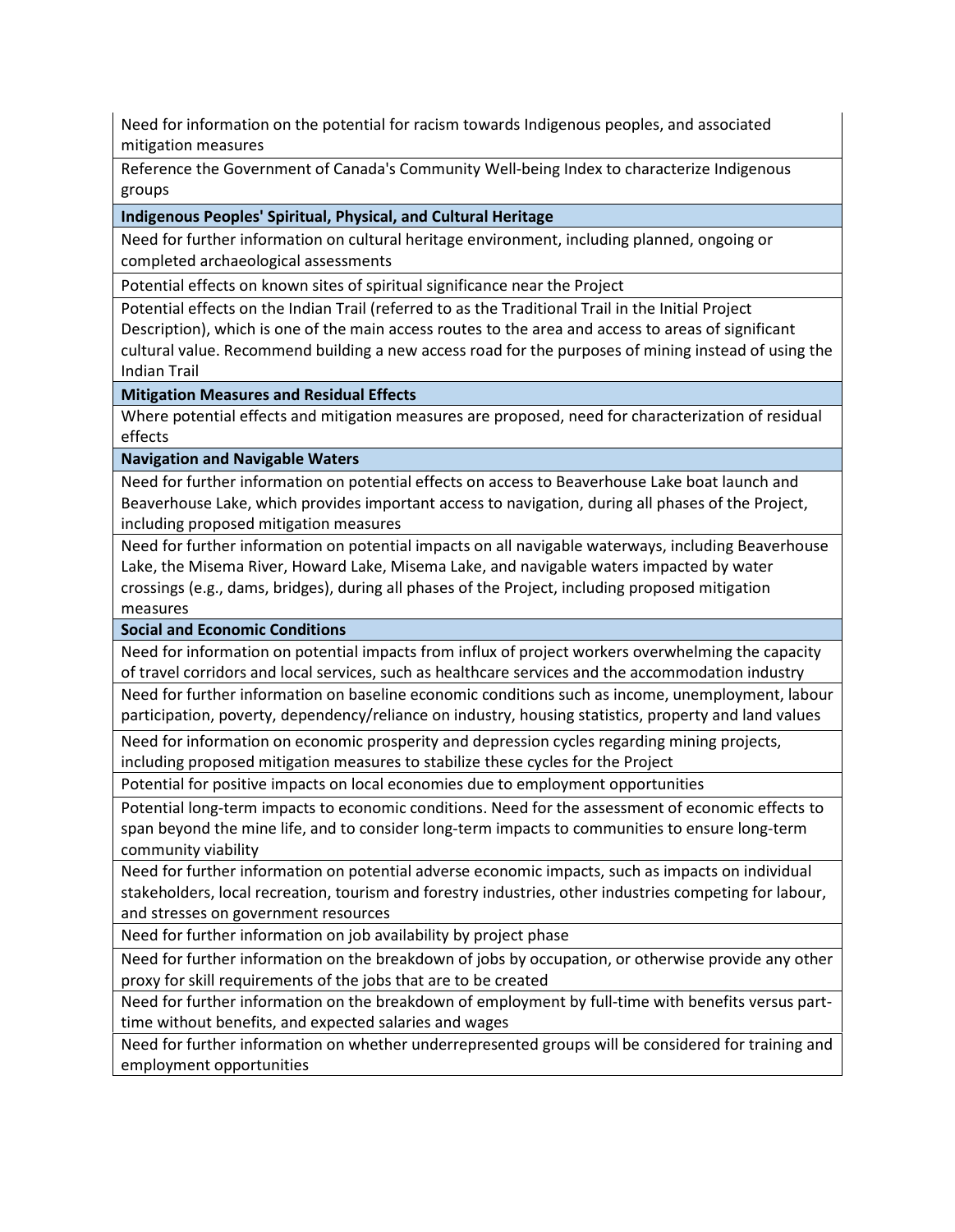Need for further information on how company policies, including on sustainable development and diversity and inclusion, will be applied to the Project to ensure maximization of positive outcomes for local communities

Need for further information on whether diversity and inclusion will be supported through the training and hiring strategy, and in the procurement/contracting strategy

Need for further information on proposed plans for draining York Lake, including additional information on the social and economic effects related to this activity

**Species at Risk, Wildlife, and their Habitat** 

Need for additional baseline studies on terrestrial wildlife, species at risk, and migratory birds (including updated breeding bird surveys and fall migratory bird surveys)

Potential effects on the movement, reproductive success and habitat of wildlife, such as loons, ducks, blue herons, moose, black bears, lynx, bald eagles, ospreys, turkey vultures, barn owls, hoot owls, nighthawks, falcons, mice, rabbits, squirrels, and chipmunks

Potential effects on terrestrial wildlife, including migratory birds and species at risk, from Project activities such as deforestation and land-use changes, habitat fragmentation from construction of linear infrastructure such as the transmission line, roads, and the water diversion channels, and associated effects on local biodiversity and species of cultural value

Potential effects on aquatic wildlife, such as amphibians, from dewatering of York Lake and the construction and operation of dams and diversion channels

Concern about the release of air quality contaminants from mining operations, such as dust from the tailings and metals, and associated effects on wildlife and their habitat

Potential effects on wildlife from increased noise levels and light pollution, including proposed mitigation measures

Need for further information on proposed plans for draining York Lake, including additional information on the impacts to terrestrial wildlife and their habitat from this activity, and proposed mitigation measures

Clarity on the specific timing windows being considered to avoid or mitigate potential effects to breeding birds from project construction and tree clearing

Need for further information on mitigation measures for potential effects to species at risk

**Sustainability** 

Need for further information on the Project's over-all contribution to environmental, social, health, and economic sustainability

Need for further information on how the Proponent's company policy on sustainability will be applied to company activities

Need for further information on how the Proponent will ensure environmental resources are sustained over the long term (i.e., the seven generations principle of sustainability)

**Transboundary Effects** 

Potential for transboundary environmental, social, and economic effects between the provinces of Ontario and Quebec

Need for further information on the intended use of the inter-provincial rail line between Quebec and Ontario

**Use of lands and resources** 

Potential effect on access to private properties if currently used access roads are closed for mining activities

Potential degradation of the experience of using Beaverhouse Lake and the Misema River system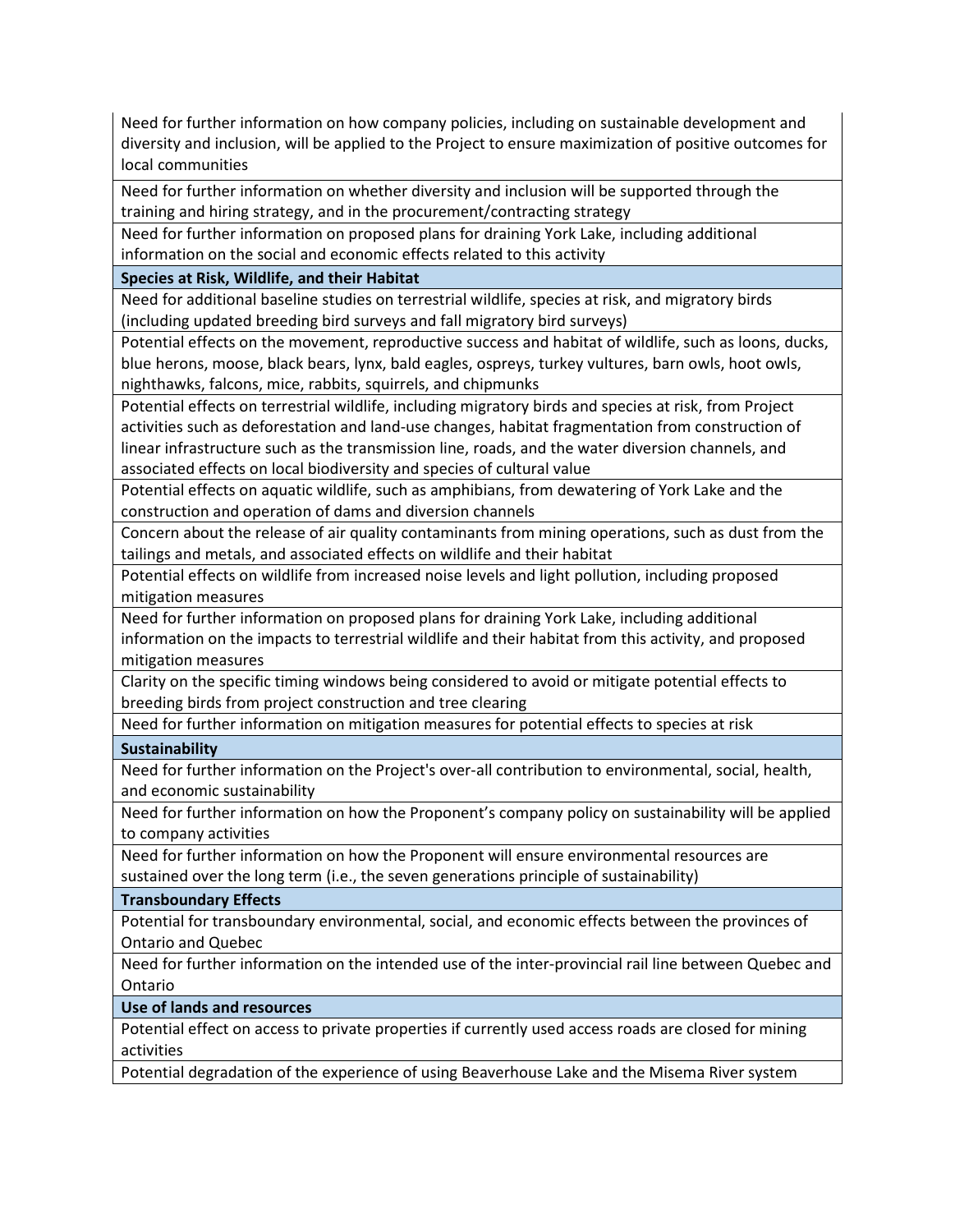Potential degradation of the experience of lands and resources due to light pollution, noise and vibration from the Project, such as at nearby residences and areas used for hunting, fishing and gathering

# **Vulnerable Population Groups (GBA+)**

Need for social and economic information to be disaggregated by identity factors (such as by gender or age group) to identify gaps or inequities among diverse groups of the population

Need for more information on how an Indigenous-focused GBA+ lens is applied to the Project

Clarity on potential issues of gender based violence, such as sexual harassment, violence against women, human trafficking, and means to avoid or mitigate potential issues, including any policies or information on external interactions with Indigenous peoples in or around the Project, including potential for differential effects on women

## **Water - Surface Water or Groundwater**

Need for updated surface water baseline studies, including water quality and hydrology

Need for updated baseline hydrogeological studies, including water levels, groundwater flow directions, hydraulic conductivities and groundwater quality in the overburden, shallow and deeper bedrock

Need for updated sediment baseline studies in the waterbodies where mining effluent will be deposited

Potential effects to surface water and groundwater due to acid rock drainage, metal leaching and seepage from the tailings storage facility, waste rock stockpiles, ore stockpiles, and overburden stockpiles. Need for mitigation measures and monitoring plans

Potential effects on surface water quality and downstream flow from overprinting of waterways and minor creeks by stockpiles and mine infrastructure, and following reconnection of the Pit Lake to the Misema River during decommissioning and reclamation. Need for mitigation measures and monitoring plans

Need for further information on effects on surface water quality and quantity in the project watershed and downstream of the Project, such as to the Grassy Lake Outwash Conservation Reserve, Lake Temiskaming, and the municipality of Temiskaming Shores. Clarify if any other provincial parks or conservation reserves are located within the project watershed. Need for mitigation measures and monitoring plans

Potential effects on surface water levels, including flooding, upstream of the diversion channels, and nearby surface water features. Need for mitigation measures and monitoring plans

Potential effects of water taking from local waterways, including Ava Lake, and effects on surface water levels

Potential effect on groundwater quality due to mine contact water and domestic sewage discharge from the Project. Need for mitigation measures and monitoring plans

Potential effects on groundwater quantity in the vicinity of the site due to dewatering of the open pit and underground workings, resulting in impacts on groundwater users and flows in adjacent surface water bodies. Need for mitigation measures and monitoring plans

Need for further information on the effects to surface water quality and quantity, and groundwatwer quality and quantity, from draining York Lake and diverting the Misema River. Need for mitigation measures and monitoring

Need information on how final discharge location(s) are chosen, including any modelling undertaken to select the final location